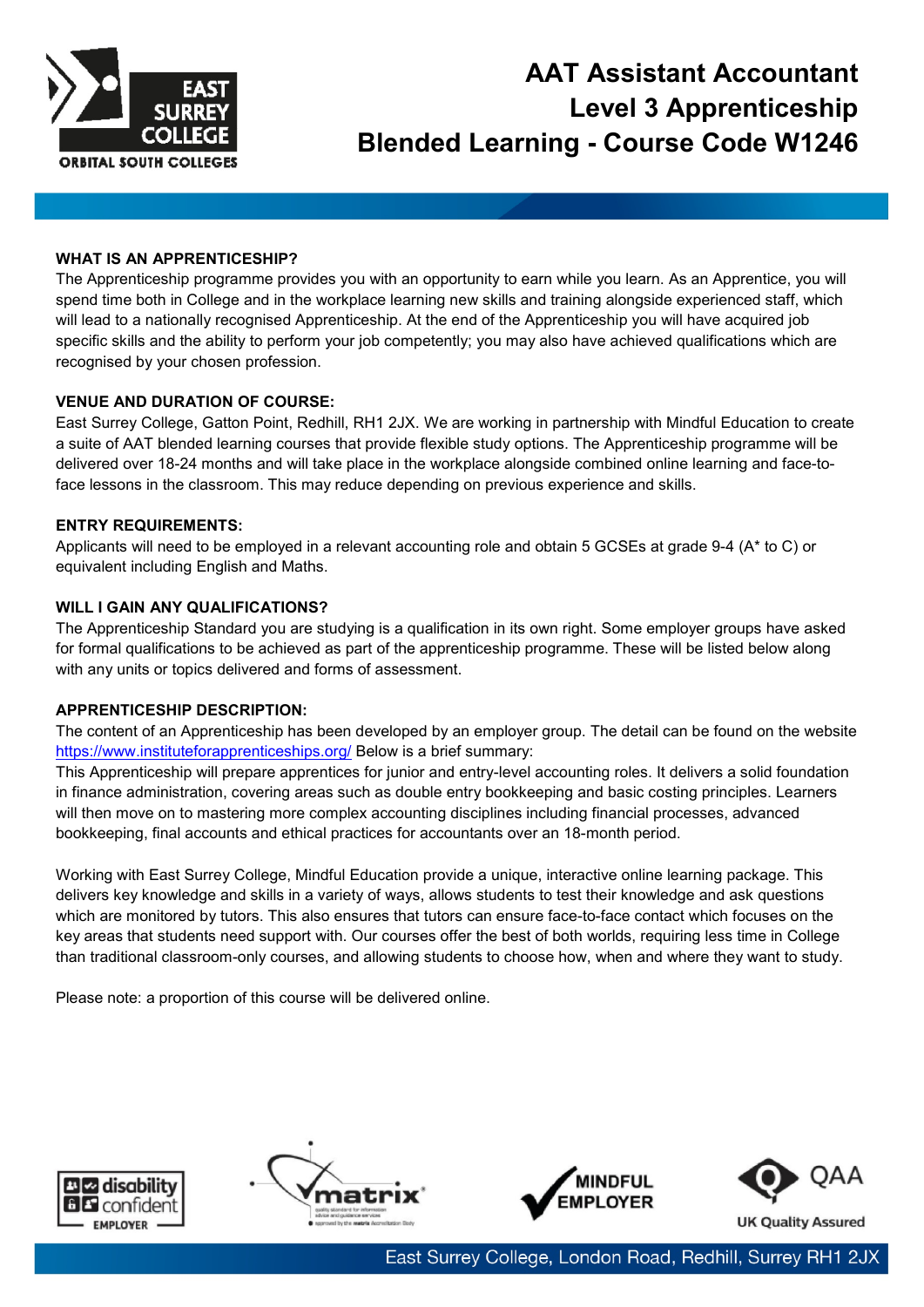## **END POINT ASSESSMENT:**

All Apprenticeship standards have an End Point Assessment. This is carried out by an independent organisation who will assess whether you have achieved all the elements of your Apprenticeship. They will assess the Knowledge, Skills and Behaviours gained throughout your Apprenticeship. You will only be able to undertake the EPA once you have satisfied all the requirements of the element called 'The Gateway'. The detail can also be found on the Institute for Apprentices website.

## **GATEWAY REQUIREMENTS:**

• Maths and English at Level 2.

## **END POINT ASSESSMENTS ELEMENTS:**

- Knowledge Assessment
- Practical Skills Assessment
- Oral Skills Assessment underpinned by a portfolio of evidence

## **EQUIPMENT NEEDED:**

Books, pen, paper, calculator, access to the internet, a quiet place to work from home, and a device such as a PC/laptop or tablet.

## **WHERE CAN IT LEAD?**

Upon successful completion, you can apply for the AAT associate bookkeeping membership and become a professional AAT Bookkeeper (AATQB).

The skills and knowledge you will gain throughout this Apprenticeship will qualify you for roles including Finance Officer, Assistant Accountant and Bookkeeper. You will also be eligible for AAT Bookkeeper (AATQB) status, giving you the option to work as a freelance bookkeeper.

## **COURSE FEE:**

All fees where applicable are paid for by the employers and no fees will be charged to Apprentices. Your employer will contribute as follows:

Companies with a payroll of more than £3 million will have a levy account which can be used to pay for Apprenticeship training. Where the training costs exceed the amount of levy available the Government will contribute 95% of the outstanding amount and the employer will be invoiced the remaining 5%.

## *Other companies:*

| Apprentice Age (start of programme) | Less than 50 staff members on PAYE | 50 or more staff on PAYE       |
|-------------------------------------|------------------------------------|--------------------------------|
| 16-18 years                         | Free – No fees due                 | 5% Contribution of overall fee |
| $19+$                               | 5% contribution of overall fee     | 5% Contribution of overall fee |

*Incentive payments:* All companies who recruit an Apprentice aged 16-18 years will be eligible for a grant of £500 once the Apprentice has been in training for 13 weeks and a further £500 at 52 weeks.

## **WHAT TO DO NEXT:**

If you are employed or have an employer lined up, please contact our Employer Services team on 01737 788316 or by emailing [employerservices@esc.ac.uk.](mailto:employerservices@esc.ac.uk)

To find an employer working with the College and to view all of our current Apprenticeship vacancies, please visit our website [www.esc.ac.uk/apprenticeship-vacancies.](http://www.esc.ac.uk/apprenticeship-vacancies)

Candidates who are unable to secure employment should consider applying for a Full-time programme at the College or may consider a Traineeship programme.